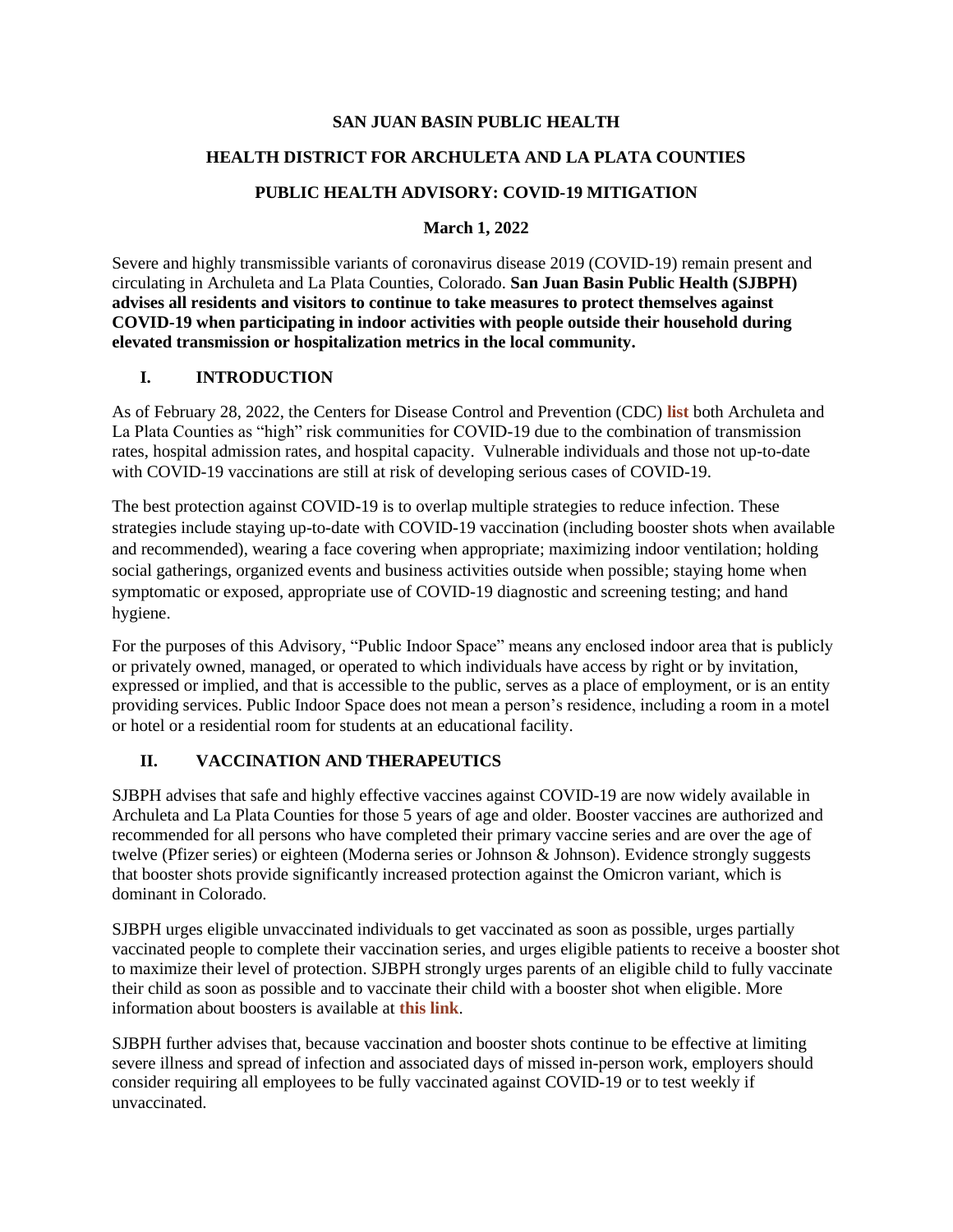Limited supplies of monoclonal antibody and antiviral treatments are now available in southwest Colorado. These treatments can help prevent severe illness for some people aged 12 years and older who get infected with COVID-19, have mild or moderate symptoms, and are at high risk of developing severe COVID-19 due to age or medical condition. People who meet these criteria should consult their physician and develop a plan for if they are exposed and/or test positive.

# **III. BUSINESS ORGANIZATIONS, PUBLIC INSTITUTIONS AND SPECIAL EVENTS**

SJBPH advises that business organizations, public institutions and special events should consider requiring employees, customers and/or guests to be fully vaccinated against COVID-19, or to require a recent (less than 48 hours) negative test to be presented on entry. Widespread vaccination, combined with other mitigation strategies listed in sections IV and V below, continues to be the best approach to reduce the burden of disease in our community.

Employers are reminded that all employers in the state, regardless of size, are **required** to provide a supplement of up to 80 hours of COVID-related leave in 2022, including paid sick leave for getting the COVID-19 vaccine and recovering from side effects that prevent an employee from working, while a declared state public health emergency remains in effect. More information on this requirement is available at **[this link](https://cdle.colorado.gov/sites/cdle/files/INFO%20%236B%20%284-8-21%29_%202021%20Paid%20Leave%20under%20HFWA.pdf)**.

## **IV. FACE COVERING**

Evidence continues to suggest that consistently wearing a well-fitting, high-quality face covering, like a surgical mask or, especially, a KN95 or N95 respirator, is associated with lower likelihood of spreading or acquiring a COVID-19 infection. SJBPH urges vulnerable individuals and people who live with vulnerable individuals in Archuleta and La Plata Counties to wear a well-fitting, high-quality face covering while in a Public Indoor Space, unless the individual is two years of age or younger, or cannot medically tolerate a face covering, when the county they are in is listed as "Medium" risk or "High" risk by the CDC's "COVID-19 community levels", found at **[this link](https://www.cdc.gov/coronavirus/2019-ncov/science/community-levels.html)**. SJBPH further advises that when a county is listed as "High" risk by the CDC's "COVID-19 community levels", all individuals in that county should wear a well-fitting, high-quality face covering when in a Public Indoor Space.

The CDC and SJBPH continue to recommend that people with symptoms, people with a positive test who are out of their initial isolation period, and people with a confirmed exposure to someone with COVID-19 should wear a well-fitting, high-quality mask in Public Indoor Spaces. Information on masks and their proper use can be found at **[this link](https://www.cdc.gov/coronavirus/2019-ncov/prevent-getting-sick/about-face-coverings.html)** and **[this link](https://www.cdc.gov/coronavirus/2019-ncov/your-health/effective-masks.html)**.

All individuals in La Plata and Archuleta Counties are reminded that at all "community levels," people can wear a mask based on personal preference, informed by personal risk assessment and risk tolerance. A well-fitted KN95 or N95 respirator is the best additional protection for individuals who desire to maximize their level of protection while in a Public Indoor Space. High quality masks are available free of charge at SJBPH's offices.

## **V. INDOOR SPACE MITIGATION MEASURES**

SJBPH recommends that employers and business and event operators implement the following transmission control measures in Public Indoor Spaces:

- Monitoring symptoms in employees at the worksite or through employee self-assessment at home prior to coming to the worksite. If an employee reports any symptoms of COVID-19 or tests positive for COVID-19, take all of the following steps:
	- o Send employee home immediately;
	- o Exclude employee until they are no longer contagious per public health guidance;